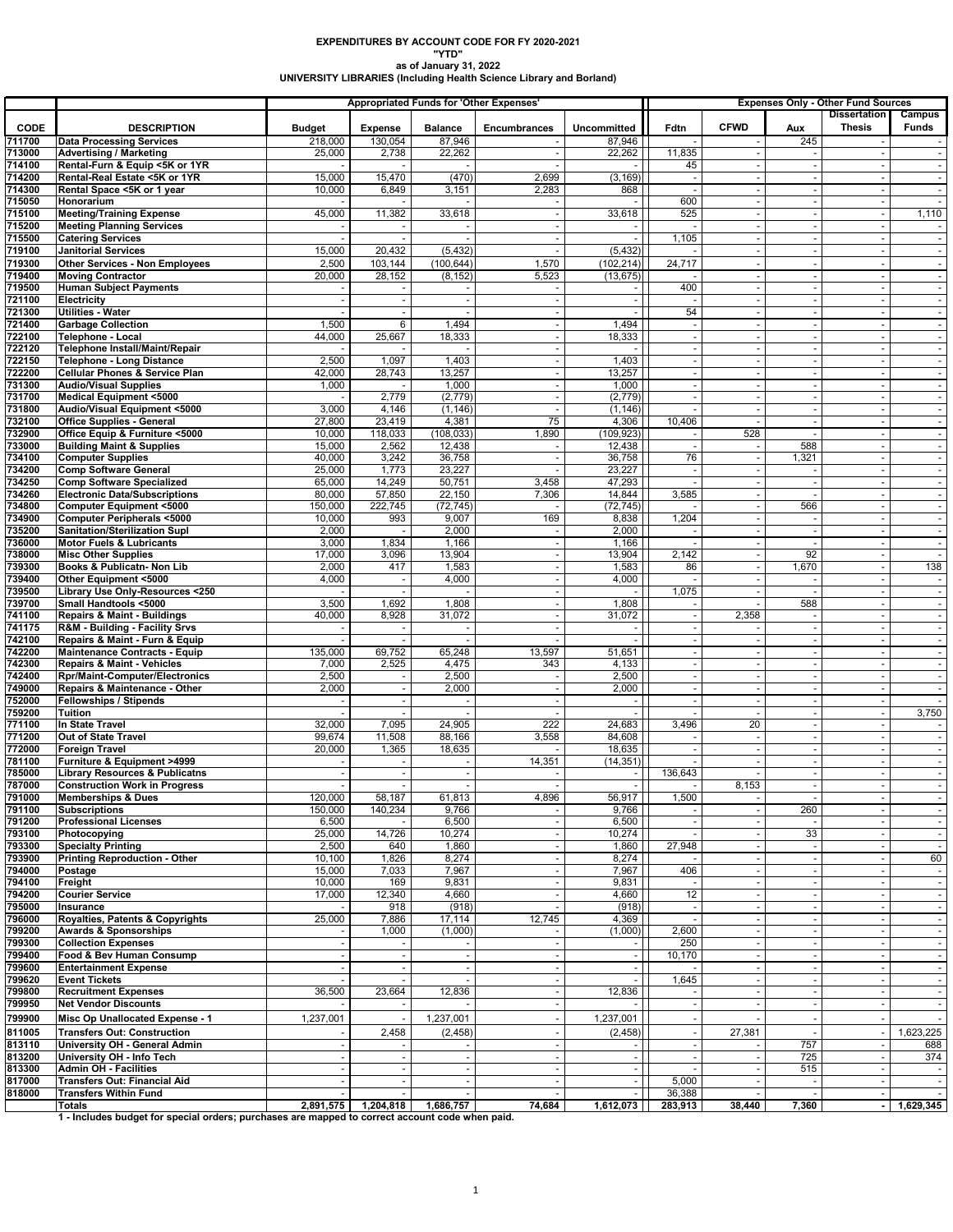## **as of December 31, 2021 UNIVERSITY LIBRARIES EXPENDITURES BY ACCOUNT CODE FOR FY 2020-2021 "YTD"**

|                  |                                                                                   | <b>Appropriated Funds for 'Other Expenses'</b> |                   |                          |                |                                    | <b>Expenses Only - Other Fund Sources</b> |             |                          |                                      |                          |
|------------------|-----------------------------------------------------------------------------------|------------------------------------------------|-------------------|--------------------------|----------------|------------------------------------|-------------------------------------------|-------------|--------------------------|--------------------------------------|--------------------------|
| <b>CODE</b>      | <b>DESCRIPTION</b>                                                                | <b>Budget</b>                                  | <b>Expense</b>    | <b>Balance</b>           | Encumbrances   | Uncommitted                        | Fdtn                                      | <b>CFWD</b> | Aux                      | <b>Dissertation</b><br><b>Thesis</b> | Campus<br>Funds          |
| 711700           | <b>Data Processing Services</b>                                                   | 218,000                                        | 111,633           | 106,367                  |                | 106,367                            |                                           |             | 210                      |                                      |                          |
| 713000           | <b>Advertising / Marketing</b>                                                    | 25,000                                         | 2,738             | 22,262                   |                | 22,262                             | 11,835                                    |             |                          |                                      | $\sim$                   |
| 714100           | Rental-Furn & Equip <5K or 1YR                                                    |                                                |                   |                          |                |                                    | 45                                        |             |                          |                                      |                          |
| 714200           | Rental-Real Estate <5K or 1YR                                                     | 15,000                                         | 15,190            | (190)                    | 2,978          | (3, 168)                           |                                           |             | ÷,                       |                                      | $\overline{\phantom{a}}$ |
| 714300<br>715050 | Rental Space <5K or 1 year<br>Honorarium                                          | 10,000                                         | 4,566             | 5,434                    | 4,566          | 868                                | 600                                       | $\sim$      | $\overline{\phantom{a}}$ |                                      | $\sim$                   |
| 715100           | <b>Meeting/Training Expense</b>                                                   | 45,000                                         | 10,978            | 34,022                   |                | 34,022                             | 525                                       |             |                          |                                      | 1,110                    |
| 715200           | <b>Meeting Planning Services</b>                                                  |                                                |                   |                          |                |                                    |                                           |             |                          |                                      |                          |
| 715500           | <b>Catering Services</b>                                                          |                                                |                   | $\overline{\phantom{a}}$ |                | $\blacksquare$                     | 1,105                                     |             | $\blacksquare$           | $\sim$                               | $\sim$                   |
| 719100           | <b>Janitorial Services</b>                                                        | 15,000                                         | 10,480            | 4,520                    |                | 4,520                              |                                           |             |                          |                                      | $\overline{\phantom{a}}$ |
| 719300           | <b>Other Services - Non Employees</b>                                             | 2,500                                          | 102,460           | (99,960)                 | 1,615          | (101, 575)                         | 23,129                                    |             |                          |                                      |                          |
| 719400<br>719500 | <b>Moving Contractor</b><br><b>Human Subject Payments</b>                         | 20,000                                         | 23,319            | (3, 319)                 | 5,523          | (8, 842)<br>$\blacksquare$         | 400                                       | $\sim$      |                          |                                      | $\blacksquare$           |
| 721100           | Electricity                                                                       |                                                |                   |                          |                |                                    |                                           |             |                          |                                      |                          |
| 721300           | <b>Utilities - Water</b>                                                          |                                                | 6                 | (6)                      |                | (6)                                | 54                                        |             |                          |                                      |                          |
| 721400           | <b>Garbage Collection</b>                                                         | 1,500                                          |                   | 1,500                    |                | 1,500                              |                                           |             |                          |                                      |                          |
| 722100           | <b>Telephone - Local</b>                                                          | 44,000                                         | 22,000            | 22,000                   | $\sim$         | $\overline{22,000}$                | $\overline{\phantom{a}}$                  |             | $\overline{\phantom{a}}$ | $\sim$                               |                          |
| 722120<br>722150 | Telephone Install/Maint/Repair<br><b>Telephone - Long Distance</b>                | 2,500                                          | 994               | 1,506                    |                | 1,506                              |                                           |             |                          |                                      |                          |
| 722200           | <b>Cellular Phones &amp; Service Plan</b>                                         | 42,000                                         | 25,027            | 16,973                   |                | 16,973                             |                                           |             |                          |                                      | $\blacksquare$           |
| 731300           | <b>Audio/Visual Supplies</b>                                                      | 1,000                                          |                   | 1,000                    |                | 1,000                              |                                           |             |                          |                                      |                          |
| 731700           | <b>Medical Equipment &lt;5000</b>                                                 |                                                | 2,779             | (2,779)                  |                | (2,779)                            |                                           |             |                          |                                      |                          |
| 731800           | Audio/Visual Equipment <5000                                                      | 3,000                                          | 4,146             | (1, 146)                 |                | (1, 146)                           |                                           | $\sim$      | $\blacksquare$           |                                      | $\overline{\phantom{a}}$ |
| 732100<br>732900 | <b>Office Supplies - General</b><br>Office Equip & Furniture <5000                | 27,800<br>10,000                               | 22,052<br>91,965  | 5,748<br>(81, 965)       | 135<br>27,374  | 5,613<br>(109, 339)                | 10,384                                    | 528         |                          |                                      |                          |
| 733000           | <b>Building Maint &amp; Supplies</b>                                              | 15,000                                         | 2,562             | 12,438                   |                | 12,438                             |                                           |             | 588                      |                                      |                          |
| 734100           | <b>Computer Supplies</b>                                                          | 40,000                                         | 2,897             | 37,103                   |                | 37,103                             | 76                                        |             | 1,321                    | $\sim$                               |                          |
| 734200           | <b>Comp Software General</b>                                                      | 25,000                                         | 1,713             | 23,287                   |                | 23,287                             |                                           |             |                          |                                      |                          |
| 734250           | <b>Comp Software Specialized</b>                                                  | 65,000                                         | 9,791             | 55,209                   | 3,458          | 51,751                             |                                           |             |                          |                                      |                          |
| 734260<br>734800 | <b>Electronic Data/Subscriptions</b><br><b>Computer Equipment &lt;5000</b>        | 80,000<br>150,000                              | 53,273<br>221,142 | 26,727<br>(71, 142)      | 11,870         | 14,857<br>(71, 142)                | 3,585                                     |             | 2,621                    |                                      | $\blacksquare$           |
| 734900           | <b>Computer Peripherals &lt;5000</b>                                              | 10,000                                         | 993               | 9,007                    | 169            | 8,838                              | 1,204                                     |             |                          |                                      |                          |
| 735200           | Sanitation/Sterilization Supl                                                     | 2,000                                          |                   | 2,000                    |                | 2,000                              |                                           |             | $\overline{\phantom{a}}$ |                                      | $\overline{\phantom{a}}$ |
| 736000           | <b>Motor Fuels &amp; Lubricants</b>                                               | 3,000                                          | 1,539             | 1,461                    |                | 1,461                              |                                           |             |                          |                                      |                          |
| 738000           | <b>Misc Other Supplies</b>                                                        | 17,000                                         | 3,096             | 13,904                   | 3              | 13,901                             | 2,046                                     |             | 92                       |                                      |                          |
| 739300<br>739400 | Books & Publicatn- Non Lib<br>Other Equipment <5000                               | 2,000<br>4,000                                 | 277               | 1,723<br>4,000           | $\sim$         | 1,723<br>4,000                     | 86                                        |             | 1,670                    | $\sim$                               | 138                      |
| 739500           | Library Use Only-Resources <250                                                   |                                                |                   |                          |                |                                    | 1,075                                     |             |                          |                                      |                          |
| 739700           | Small Handtools <5000                                                             | 3,500                                          | 1,660             | 1,840                    |                | 1,840                              |                                           |             | 588                      |                                      |                          |
| 741100           | Repairs & Maint - Buildings                                                       | 40,000                                         | 8,528             | 31,472                   |                | 31,472                             |                                           | (2, 463)    |                          |                                      | $\blacksquare$           |
| 741175           | R&M - Building - Facility Srvs                                                    |                                                |                   |                          |                |                                    |                                           |             |                          |                                      |                          |
| 742100<br>742200 | Repairs & Maint - Furn & Equip<br><b>Maintenance Contracts - Equip</b>            | 135,000                                        | 49,245            | 85,755                   | 34,103         | $\overline{\phantom{a}}$<br>51,652 |                                           |             |                          |                                      | $\overline{\phantom{a}}$ |
| 742300           | Repairs & Maint - Vehicles                                                        | 7,000                                          | 2,313             | 4,687                    | 358            | 4,329                              |                                           |             |                          |                                      |                          |
| 742400           | <b>Rpr/Maint-Computer/Electronics</b>                                             | 2,500                                          |                   | 2,500                    |                | 2,500                              |                                           |             |                          |                                      |                          |
| 749000           | Repairs & Maintenance - Other                                                     | 2,000                                          |                   | 2,000                    |                | 2,000                              |                                           |             |                          |                                      |                          |
| 752000           | <b>Fellowships / Stipends</b><br><b>Tuition</b>                                   |                                                |                   |                          |                | $\sim$                             |                                           |             | $\sim$                   |                                      | $\sim$<br>3,750          |
| 759200<br>771100 | In State Travel                                                                   | 32,000                                         | 6,666             | 25,334                   | 222            | 25,112                             | 3,496                                     | 20          |                          |                                      |                          |
| 771200           | Out of State Travel                                                               | 99,674                                         | 11,378            | 88,296                   | 4,502          | 83,794                             |                                           |             | $\tilde{\phantom{a}}$    |                                      | $\blacksquare$           |
| 772000           | <b>Foreign Travel</b>                                                             | 20,000                                         | 1,365             | 18,635                   |                | 18,635                             |                                           |             |                          |                                      |                          |
| 781100           | Furniture & Equipment >4999                                                       |                                                |                   |                          | 14,351         | (14, 351)                          |                                           |             |                          |                                      |                          |
| 785000<br>787000 | <b>Library Resources &amp; Publicatns</b><br><b>Construction Work in Progress</b> |                                                |                   | $\overline{\phantom{a}}$ |                | $\blacksquare$                     | 127,608                                   | 8,153       |                          |                                      | $\overline{\phantom{a}}$ |
| 791000           | Memberships & Dues                                                                | 120,000                                        | 50,875            | 69,125                   | 4,896          | 64,229                             | 1,500                                     |             |                          |                                      |                          |
| 791100           | <b>Subscriptions</b>                                                              | 150,000                                        | 140,234           | 9,766                    |                | 9,766                              |                                           |             | 260                      |                                      |                          |
| 791200           | <b>Professional Licenses</b>                                                      | 6,500                                          |                   | 6,500                    |                | 6,500                              |                                           |             |                          |                                      |                          |
| 793100           | Photocopying                                                                      | 25,000                                         | 13,123            | 11,877                   |                | 11,877                             |                                           |             | 33                       |                                      |                          |
| 793300<br>793900 | <b>Specialty Printing</b><br><b>Printing Reproduction - Other</b>                 | 2,500<br>10,100                                | 530<br>1,241      | 1,970<br>8,859           | 453            | 1,970<br>8,406                     | 27,948                                    |             | $\overline{\phantom{a}}$ |                                      | 60                       |
| 794000           | Postage                                                                           | 15,000                                         | 5,994             | 9,006                    |                | 9,006                              | 406                                       |             |                          |                                      |                          |
| 794100           | Freight                                                                           | 10,000                                         | 169               | 9,831                    |                | 9,831                              |                                           |             |                          |                                      |                          |
| 794200           | <b>Courier Service</b>                                                            | 17,000                                         | 10,551            | 6,449                    |                | 6,449                              | 12                                        |             | $\sim$                   |                                      | $\overline{\phantom{a}}$ |
| 795000           | Insurance                                                                         |                                                | 918               | (918)                    |                | (918)                              |                                           |             |                          |                                      |                          |
| 796000<br>799200 | Royalties, Patents & Copyrights<br><b>Awards &amp; Sponsorships</b>               | 25,000                                         | 6,724             | 18,276                   | 13,907         | 4,369<br>$\blacksquare$            | 2,600                                     |             |                          |                                      |                          |
| 799300           | <b>Collection Expenses</b>                                                        |                                                |                   | $\overline{\phantom{a}}$ |                | $\sim$                             | 250                                       |             | $\sim$                   |                                      |                          |
| 799400           | Food & Bev Human Consump                                                          |                                                |                   |                          |                | $\overline{\phantom{a}}$           | 9,684                                     |             |                          |                                      |                          |
| 799600           | <b>Entertainment Expense</b>                                                      |                                                |                   |                          |                | $\overline{\phantom{a}}$           |                                           |             |                          |                                      |                          |
| 799620           | <b>Event Tickets</b>                                                              |                                                |                   |                          |                | $\overline{\phantom{a}}$           | 1,645                                     |             |                          |                                      | $\sim$                   |
| 799800<br>799950 | <b>Recruitment Expenses</b><br><b>Net Vendor Discounts</b>                        | 36,500                                         | 22,692            | 13,808                   |                | 13,808                             |                                           |             |                          |                                      |                          |
| 799900           | Misc Op Unallocated Expense - 1                                                   | 1,237,001                                      | (137)             | 1,237,138                | $\blacksquare$ | 1,237,138                          |                                           |             | $\blacksquare$           |                                      | $\overline{\phantom{a}}$ |
| 811005           | <b>Transfers Out: Construction</b>                                                |                                                |                   |                          |                |                                    |                                           | 16,203      |                          |                                      | 1,623,225                |
| 813110           | University OH - General Admin                                                     |                                                |                   |                          |                | $\overline{\phantom{a}}$           |                                           |             | 757                      |                                      | 688                      |
| 813200           | University OH - Info Tech                                                         |                                                |                   |                          |                |                                    |                                           |             | 725                      |                                      | 374                      |
| 813300           | <b>Admin OH - Facilities</b>                                                      |                                                |                   |                          |                |                                    |                                           |             | 515                      |                                      |                          |
| 817000           | <b>Transfers Out: Financial Aid</b>                                               |                                                |                   | $\overline{\phantom{a}}$ | $\sim$         | $\sim$                             | 3,000                                     |             |                          |                                      | $\sim$                   |
| 818000           | <b>Transfers Within Fund</b><br><b>Totals</b>                                     | 2,891,575                                      | 1,081,685         | 1,809,890                | 130,484        | $\blacksquare$<br>1,679,406        | 36,388<br>270,686                         | 22,441      | 9,380                    |                                      | 1,629,345                |
|                  |                                                                                   |                                                |                   |                          |                |                                    |                                           |             |                          |                                      |                          |

**1 - Includes budget for special orders; purchases are mapped to correct account code when paid.**